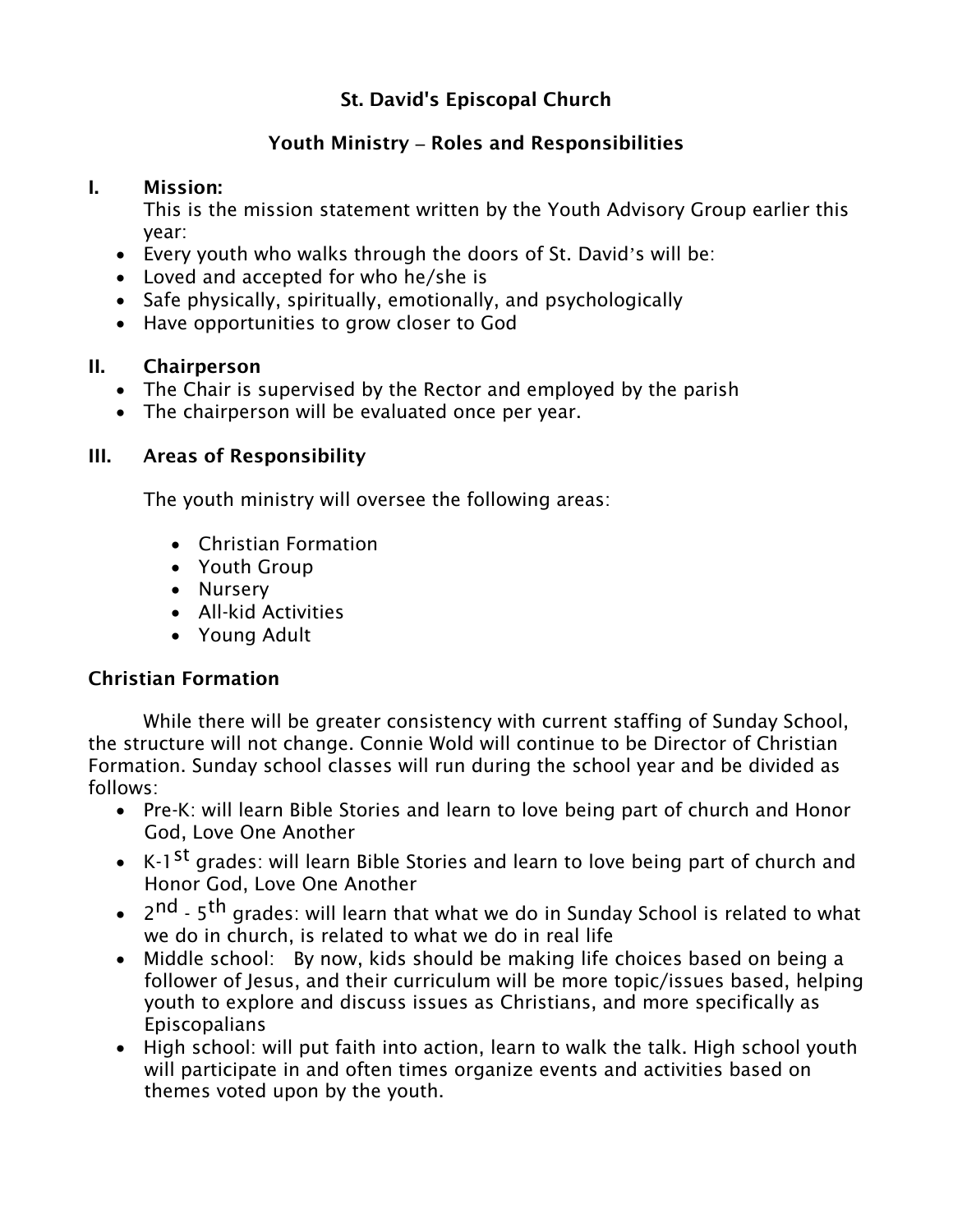#### Youth Group

 This is the fun stuff, mixed in with some Christian Education and includes lock-ins, game nights, hockey games, parties, trips, retreats and diocesan events, etc.

#### Nursery

 Providing excellent care for our really young children. Paid staff watch the young ones during services on Sundays and other events as necessary.

#### All-kids Activities

 These activities include Vacation Bible School, and the Christmas Pageant. While we will not have a regular youth night for the under  $5<sup>th</sup>$  grade crowd, we will plan and execute at least two big events for these kids. Current ideas being discussed are: skate party, bowling party, etc.

#### Young Adult

 We will continue with a young adult group meeting called Seekers on Sunday evenings. We will also work with Michael Bell, the Campus Missioner to help the Washburn campus ministry grow. Whether it is a Canterbury group, or just a gathering, we would like to be involved.

#### Youth Advisory Group

 The Youth Advisory Group, or YAG, is composed of adults and high school aged youth who are committed to our youth ministry. They are invited to participate by the Director of Youth Ministries. YAG will continue to meet every second Wednesday of the month from 630 p.m. to 7:30 p.m. With additional meetings called when appropriate for special events and planning.

 In the absence of the Director of Youth Ministries, the Christian Formation Chair will be the point of contact for Christian Formation and the nursery. Bryan Irvine, Deb McGlohon will be points of contact for the youth group, and young adult ministry projects.

In addition to the goals put forth in the mission statement, the Youth Advisory Group aspires to:

• Encourage our youth to take ownership of their faith as Episcopalians, to provide them with language and ideas so they will be better able to define their faith, who they are, to people outside of St. David's and the Episcopal church. When confronted with people who regurgitate force-fed rhetoric, our youth will be able to draw boundaries correct misinformation and perceptions, and continue to feel proud of their heritage.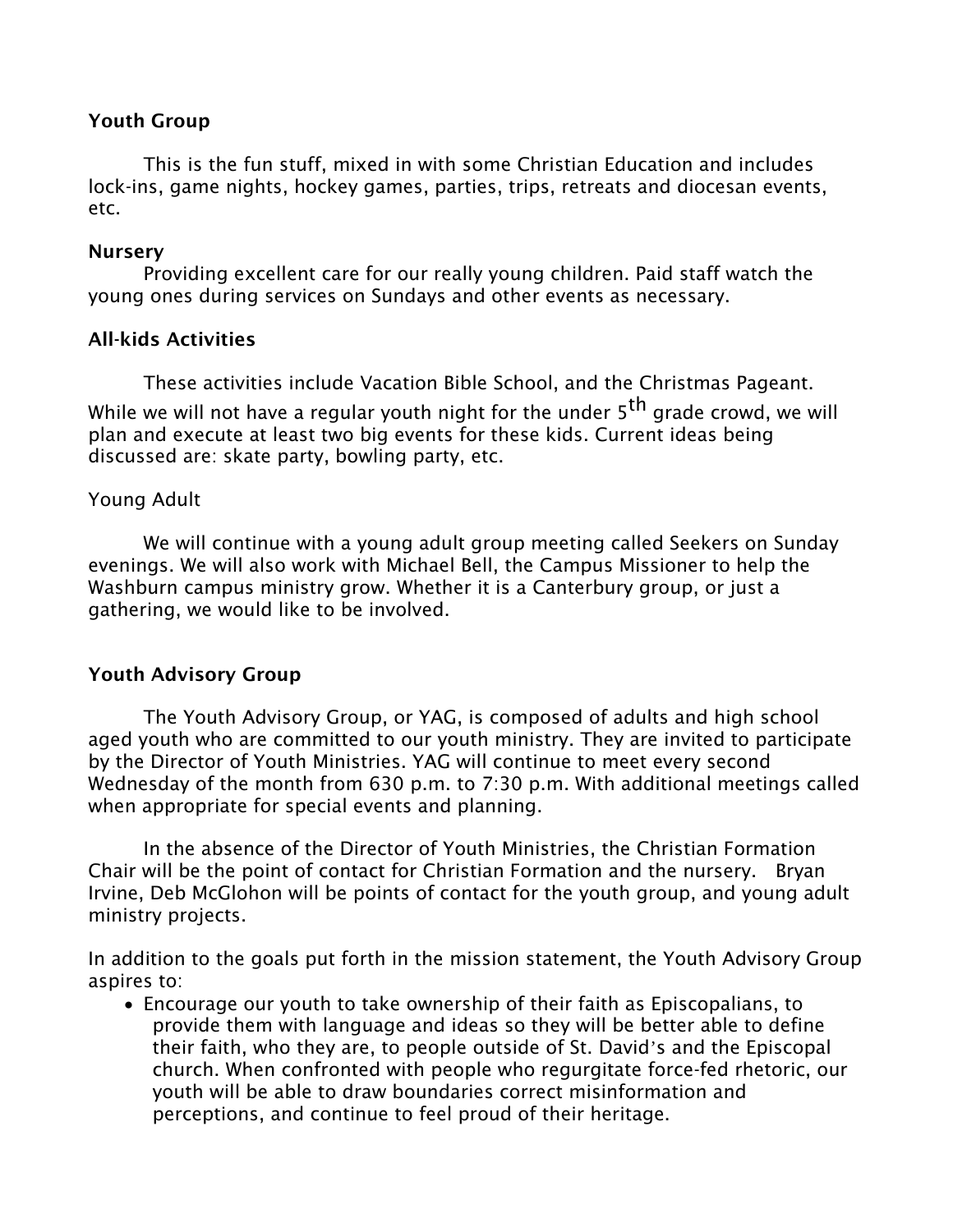• Solidify and increase awareness of our youth's belonging to a faith community, their home faith community, St. David's faith community, the Diocese of Kansas faith community, the Anglican Communion, and the global Christian faith community.

# Current Responsibilities of Director of Youth Ministries

- Plan, organize, develop and coordinate no less than 4 major youth events during the calendar year, and one BHAME (Big Holy Audacious Ministry Event), working with members of Youth Advisory Group
- Develop a 12-18 month calendar of upcoming events
- Develop regular communications with youth members through various means (i.e. email, txt, Facebook, mailings, phone calls) promoting upcoming events
- Oversee the recruitment as well as training of adult sponsors
- Develop and maintain a professional relationship with the youth program of the Episcopal Diocese of Kansas and promote events sponsored thereby
- $\bullet$ 
	- **Outreach**
- Provide a ministry of outreach to youth of the broader community. This could include youth participation in and support of Let's Help, Doorstep, and Diocesan outreach events.
- •

# Leadership

- Develop congregational awareness of youth ministry programs to identify, recruit and develop potential adult and youth leaders for the various programs within youth ministry at St. David's Church
- Guide and coordinate efforts of volunteers in all facets of church youth ministry.
- Adhere to Diocesan and parish policy in regard to training, background check and other prerequisites for adult participation

# Congregational life and worship

- Attend and coordinate Sunday morning High School time in the youth center (9:00 a.m. – 10:30 a.m.) 3 Sundays per month
- Oversee planning of participation of youth involved in " Youth Sunday" (This may be one of the 5 major events)
- Support youth who volunteer for service as Eucharistic Ministers, Lectors, Alter Guild Members, Choir and as Acolytes

# Administration

- Attend church staff meetings
- Attend YAG meetings
- With YAG, develop the long range plan for youth ministry at St. David's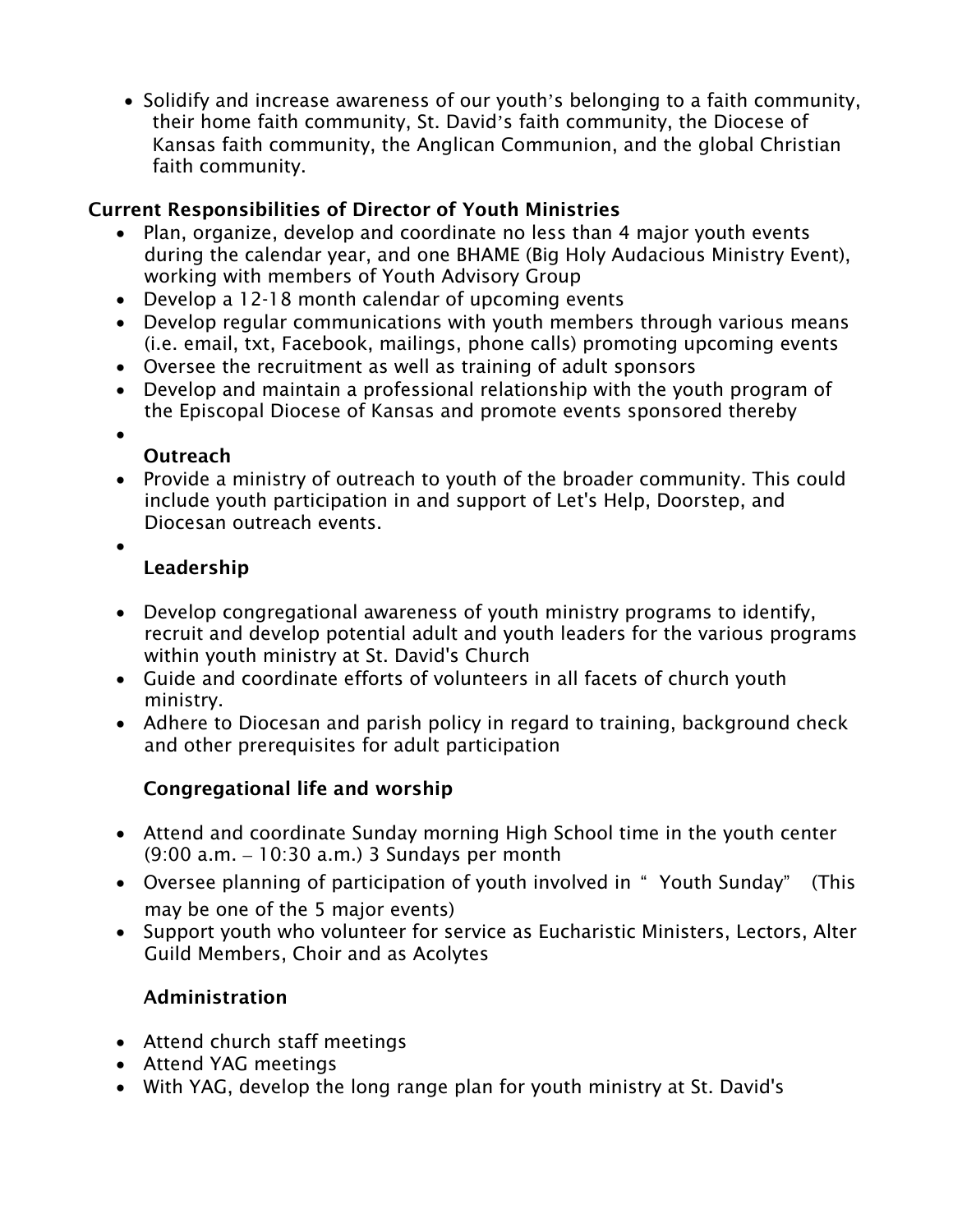## IV. Objectives for 2013

By the end of 2013, the youth ministry will have:

- Hosted Miqra in January for the fourth time
- Designed, decorated and erected a Peace Pole on the East side of the church facing Gage Blvd.
- Visited other faith communities and broadened our understanding of other religions and other Christian traditions
- Attended at least one hockey game
- Enjoyed Game Nights, Lock-ins
- Hosted "One World, One People", invited other youth groups to gather and watch the documentary, "I Am" and discuss how we, as a united group of differing traditions, but similar philosophies, can work together to make Topeka a better place. (See Strategic Plan: seek opportunities to partner with local educational institutions and other churches)
- Attended New Beginnings (a diocesan event for middle school youth)
- Participated in Relay for Life
- Attended camp
- Staffed Vacation Bible School
- Led Stations of the Cross
- Attended Happening
- Led a Youth Sunday of Worship
- Had at least one retreat for middle school youth
- Had at least one retreat for high school youth
- Assessed the technological needs of the youth ministry and if appropriate, submitted requests for additional resources from the Vestry (Strategic Plan)
- Completed a continuity book for the youth ministry (Strategic Plan)
- Issued "Focused Invitations" from members of the YAG, at least twice to various individuals (Strategic Plan) to "come and see what we do".
- Had at least one big activity for all kids at St. David's i.e. skate party or bowling party
- Assisted with serving lunch at Let's Help whenever possible, i.e. June and July
- Helped setting up the Doorstep Christmas Shop

## V. List of members of all groups in 2012

Youth Advisory Group: Kirsten Goodman, Sam Hesse, Janelle Sparkman, Deb McGlohon, Rita Webb, Bryan Irvine, Kevin Hoffmans, Vestry Liaison: Anne Hesse

Christian Formation: Connie Wold, Jennifer Typer, Bryan Irvine, Chris Holman, Terry Hodge, and Vestry Liaison: Allison Malmstrom

Nursery: Holly Bowers and Chris Reader

VI. Youth Advisory Group members for appointment in 2013: Kirsten Goodman, Sam Hesse, Janelle Sparkman, Deb McGlohon, Rita Webb, Bryan Irvine,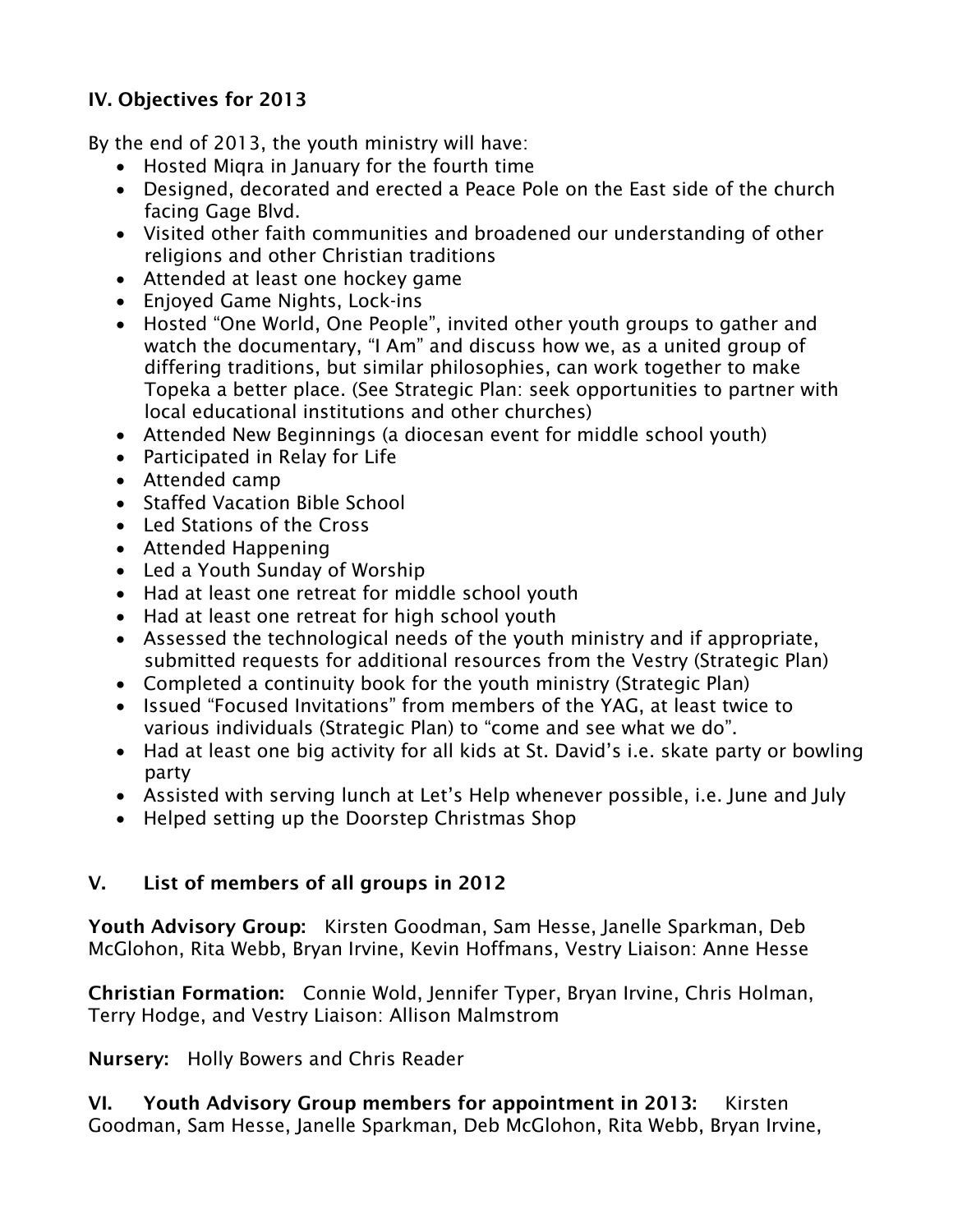Kevin Hoffmans, Arial Smith, Victoria Sparkman, Vestry Liaison: Anne Hesse

## VII. Conclusion

As stated previously, the Youth Advisory Group will continue to meet on the second Wednesday of every month at 6:30 p.m. in the Youth Center, or as scheduled by the Chair.